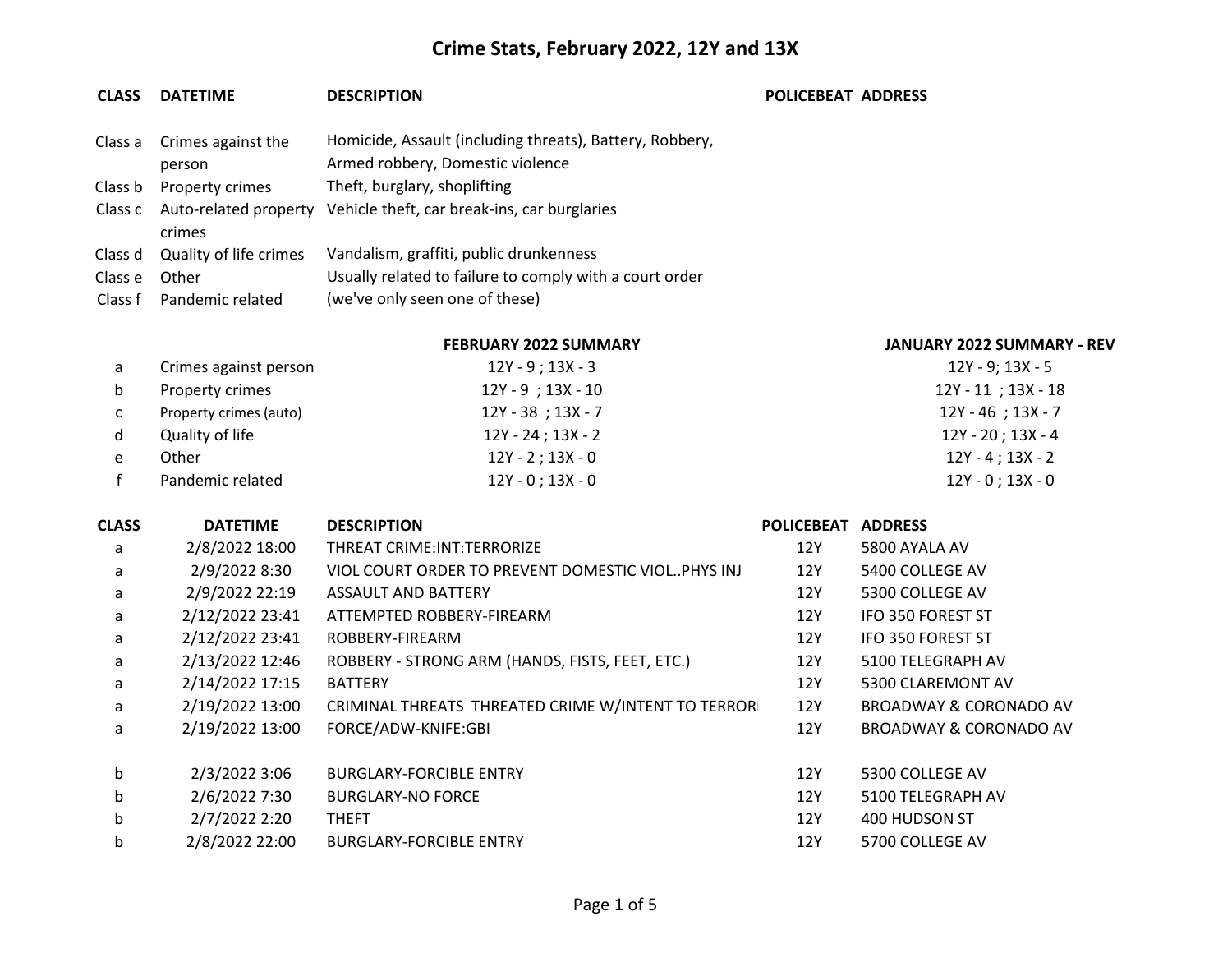| <b>CLASS</b> | <b>DATETIME</b> | <b>DESCRIPTION</b>             | POLICEBEAT ADDRESS |                                |
|--------------|-----------------|--------------------------------|--------------------|--------------------------------|
| b            | 2/11/2022 20:00 | <b>THEFT</b>                   | <b>12Y</b>         | IFO 5858 BIRCH CT              |
| b            | 2/18/2022 6:03  | <b>THEFT</b>                   | 12Y                | 300 62ND ST                    |
| b            | 2/20/2022 23:30 | <b>THEFT</b>                   | 12Y                | 5400 CLAREMONT AVE             |
| b            | 2/27/2022 22:00 | <b>THEFT</b>                   | 12Y                | 300 GLENDALE AV                |
| b            | 2/28/2022 5:20  | <b>THEFT</b>                   | 12Y                | <b>MILES AV&amp;PATTON ST</b>  |
| $\mathsf{C}$ | 2/2/2022 18:00  | ATTEMPT VEHICLE THEFT-AUTO     | 12Y                | 5800 BIRCH COURT               |
| $\mathsf{C}$ | 2/2/2022 19:00  | <b>BURGLARY-AUTO</b>           | 12Y                | 5700 COLLEGE AVE               |
| С            | 2/2/2022 19:30  | BURGLARY-AUTO                  | 12Y                | 5300 COLLEGE AVE               |
| $\mathsf{C}$ | 2/5/2022 11:00  | <b>VEHICLE THEFT - AUTO</b>    | 12Y                | 400 BLK 57TH ST                |
| $\mathsf{C}$ | 2/6/2022 14:00  | <b>VEHICLE THEFT - AUTO</b>    | 12Y                | <b>COLLEGE AV&amp;KALES AV</b> |
| c            | 2/6/2022 19:50  | BURGLARY-AUTO                  | 12Y                | 5400 COLLEGE AVE               |
| $\mathsf{C}$ | 2/7/2022 1:00   | <b>VEHICLE THEFT - AUTO</b>    | 12Y                | 5400 VICENTE WAY               |
| $\mathsf{C}$ | 2/7/2022 18:00  | BURGLARY-AUTO                  | 12Y                | 6300 COLLEGE AVE               |
| С            | 2/7/2022 18:20  | BURGLARY-AUTO                  | 12Y                | 5300 COLLEGE AVE               |
| $\mathsf{C}$ | 2/7/2022 18:30  | BURGLARY-AUTO                  | 12Y                | 6300 COLLEGE AVE               |
| С            | 2/7/2022 18:40  | <b>BURGLARY-AUTO</b>           | 12Y                | 5900 COLLEGE AVE               |
| с            | 2/8/2022 17:25  | BURGLARY-AUTO                  | 12Y                | 5900 BLK COLLEGE AV            |
| $\mathsf{C}$ | 2/8/2022 18:00  | BURGLARY-AUTO                  | 12Y                | 5700 BLK COLLEGE AV            |
| С            | 2/8/2022 19:05  | BURGLARY-AUTO                  | 12Y                | 5700 COLLEGE AV                |
| С            | 2/10/2022 2:00  | <b>VEHICLE THEFT - AUTO</b>    | 12Y                | 5300 MILES AV                  |
| С            | 2/10/2022 10:00 | <b>VEHICLE THEFT - AUTO</b>    | 12Y                | 5200 MANILA AV                 |
| С            | 2/10/2022 21:00 | VEHICLE THEFT - OTHER VEHICLES | 12Y                | 400 ALCATRAZ AV                |
| С            | 2/11/2022 17:00 | BURGLARY-AUTO                  | 12Y                | 5700 COLLEGE AVE               |
| $\mathsf{C}$ | 2/11/2022 18:00 | <b>VEHICLE THEFT - AUTO</b>    | 12Y                | 5800 BIRCH CT                  |
| c            | 2/12/2022 3:50  | BURGLARY-AUTO                  | 12Y                | 5900 MARIE WAY                 |
| $\mathsf{C}$ | 2/12/2022 18:00 | <b>VEHICLE THEFT - AUTO</b>    | 12Y                | 5600 BLOCK OF MCMILLIAN AV     |
| $\mathsf{C}$ | 2/12/2022 18:00 | <b>VEHICLE THEFT - AUTO</b>    | 12Y                | DRIVEWAY OF 5546 CLAREMONT AVE |
| С            | 2/14/2022 18:30 | BURGLARY-AUTO                  | 12Y                | 5600 SHAFTER AVE               |
| С            | 2/14/2022 20:00 | BURGLARY-AUTO                  | 12Y                | 5800 COLLEGE AVE               |
| С            | 2/14/2022 20:35 | BURGLARY-AUTO                  | 12Y                | 6300 COLLEGE AVE               |
| $\mathsf{C}$ | 2/14/2022 20:40 | BURGLARY-AUTO                  | 12Y                | 5300 COLLEGE AVE               |
| $\mathsf{C}$ | 2/17/2022 20:30 | <b>BURGLARY-AUTO</b>           | 12Y                | 5300 COLLEGE AVE               |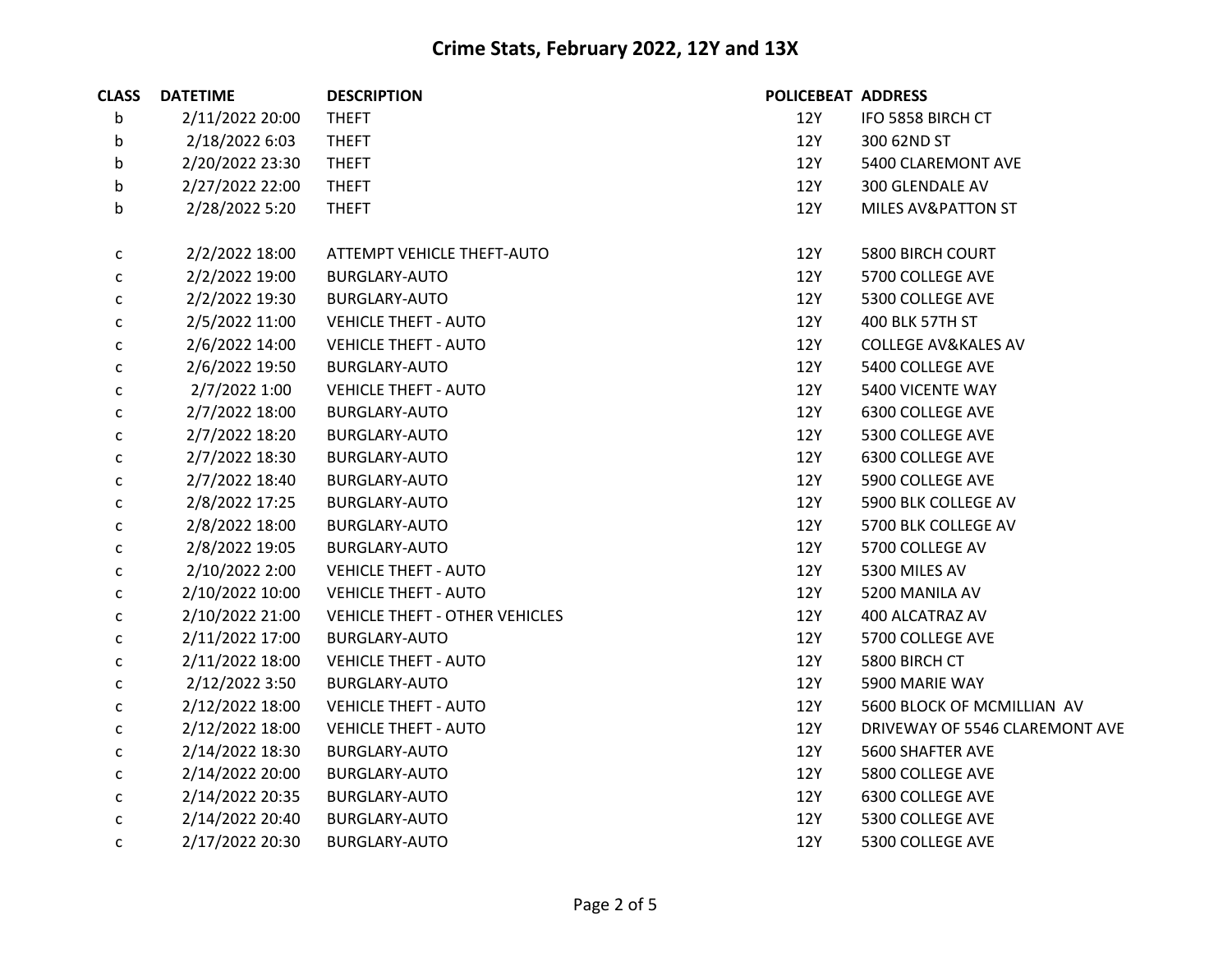| <b>CLASS</b> | <b>DATETIME</b> | <b>DESCRIPTION</b>                                  | <b>POLICEBEAT ADDRESS</b> |                         |
|--------------|-----------------|-----------------------------------------------------|---------------------------|-------------------------|
| $\mathsf{C}$ | 2/17/2022 21:00 | <b>BURGLARY-AUTO</b>                                | 12Y                       | 5900 COLLEGE AVE        |
| c            | 2/17/2022 21:25 | <b>BURGLARY-AUTO</b>                                | 12Y                       | 6000 COLLEGE AVE        |
| c            | 2/18/2022 1:15  | ATTEMPT VEHICLE THEFT-AUTO                          | 12Y                       | IFO 5329 BOYD AVE       |
| $\mathsf{C}$ | 2/18/2022 17:00 | <b>VEHICLE THEFT - AUTO</b>                         | 12Y                       | 5200 JAMES AV           |
| $\mathsf{C}$ | 2/18/2022 18:00 | <b>BURGLARY-AUTO</b>                                | 12Y                       | 5400 KALES AVE          |
| $\mathsf{C}$ | 2/18/2022 20:05 | <b>BURGLARY-AUTO</b>                                | <b>12Y</b>                | 5800 COLLEGE AVE        |
| $\mathsf{C}$ | 2/21/2022 16:00 | <b>VEHICLE THEFT - AUTO</b>                         | 12Y                       | 5100 CORONADO AV        |
| $\mathsf{C}$ | 2/22/2022 8:00  | <b>BURGLARY-AUTO</b>                                | 12Y                       | 5800 OCEAN VIEW DRIVE   |
| $\mathsf{C}$ | 2/25/2022 7:00  | <b>VEHICLE THEFT - AUTO</b>                         | 12Y                       | 5200 CLAREMONT AV       |
| C            | 2/26/2022 5:18  | <b>VEHICLE THEFT - AUTO</b>                         | 12Y                       | 5700 PRESLEY WAY        |
| $\mathsf{C}$ | 2/28/2022 23:00 | <b>VEHICLE THEFT - AUTO</b>                         | 12Y                       | 400 HARDY ST            |
| d            | 2/5/2022 20:46  | SIMPLE POSSESSION OF METHAMPHETAMINE, ECSTASY, etc. | 12Y                       | 5400 COLLEGE AV         |
| d            | 2/5/2022 20:46  | POSSESS CONTROLLED SUBSTANCE PARAPHERNALIA          | <b>12Y</b>                | 5400 COLLEGE AV         |
| d            | 2/6/2022 1:50   | VANDALISM                                           | 12Y                       | 6000 HILLEGASS AVE      |
| d            | 2/7/2022 4:40   | VANDALISM                                           | 12Y                       | 5100 TELEGRAPH AVE      |
| d            | 2/7/2022 18:30  | VANDALISM                                           | 12Y                       | 5700 OAK GROVE AVE      |
| d            | 2/7/2022 19:45  | VANDALISM                                           | 12Y                       | 5300 COLLEGE AVE        |
| d            | 2/8/2022 18:00  | VANDALISM                                           | 12Y                       | 5300 COLLEGE AVE        |
| d            | 2/10/2022 19:37 | VANDALISM                                           | 12Y                       | 300 HUDSON ST           |
| d            | 2/11/2022 2:28  | VANDALISM                                           | 12Y                       | 5500 TELEGRAPH AV       |
| d            | 2/12/2022 3:00  | VANDALISM                                           | <b>12Y</b>                | 5300 JAMES AVE          |
| d            | 2/14/2022 17:00 | VANDALISM                                           | 12Y                       | 5300 COLLEGE AVE        |
| d            | 2/14/2022 18:00 | VANDALISM                                           | 12Y                       | 5100 TELEGRAPH AVE      |
| d            | 2/14/2022 19:15 | VANDALISM                                           | <b>12Y</b>                | 5200 COLLEGE AVE        |
| d            | 2/14/2022 20:30 | VANDALISM                                           | <b>12Y</b>                | <b>6000 CHABOT ROAD</b> |
| d            | 2/14/2022 22:00 | VANDALISM                                           | 12Y                       | 5300 COLLEGE AVE        |
| d            | 2/15/2022 17:30 | VANDALISM                                           | 12Y                       | 5400 KALES AVE          |
| d            | 2/17/2022 16:30 | VANDALISM                                           | 12Y                       | 5500 TAFT               |
| d            | 2/17/2022 20:30 | VANDALISM                                           | <b>12Y</b>                | 6200 TELEGRAPH AVE      |
| d            | 2/17/2022 22:35 | VANDALISM                                           | 12Y                       | 5300 COLLEGE AVE        |
| d            | 2/18/2022 17:30 | VANDALISM                                           | 12Y                       | 5700 OAK GROVE          |
| d            | 2/18/2022 19:30 | VANDALISM                                           | 12Y                       | 5200 COLLEGE AVE        |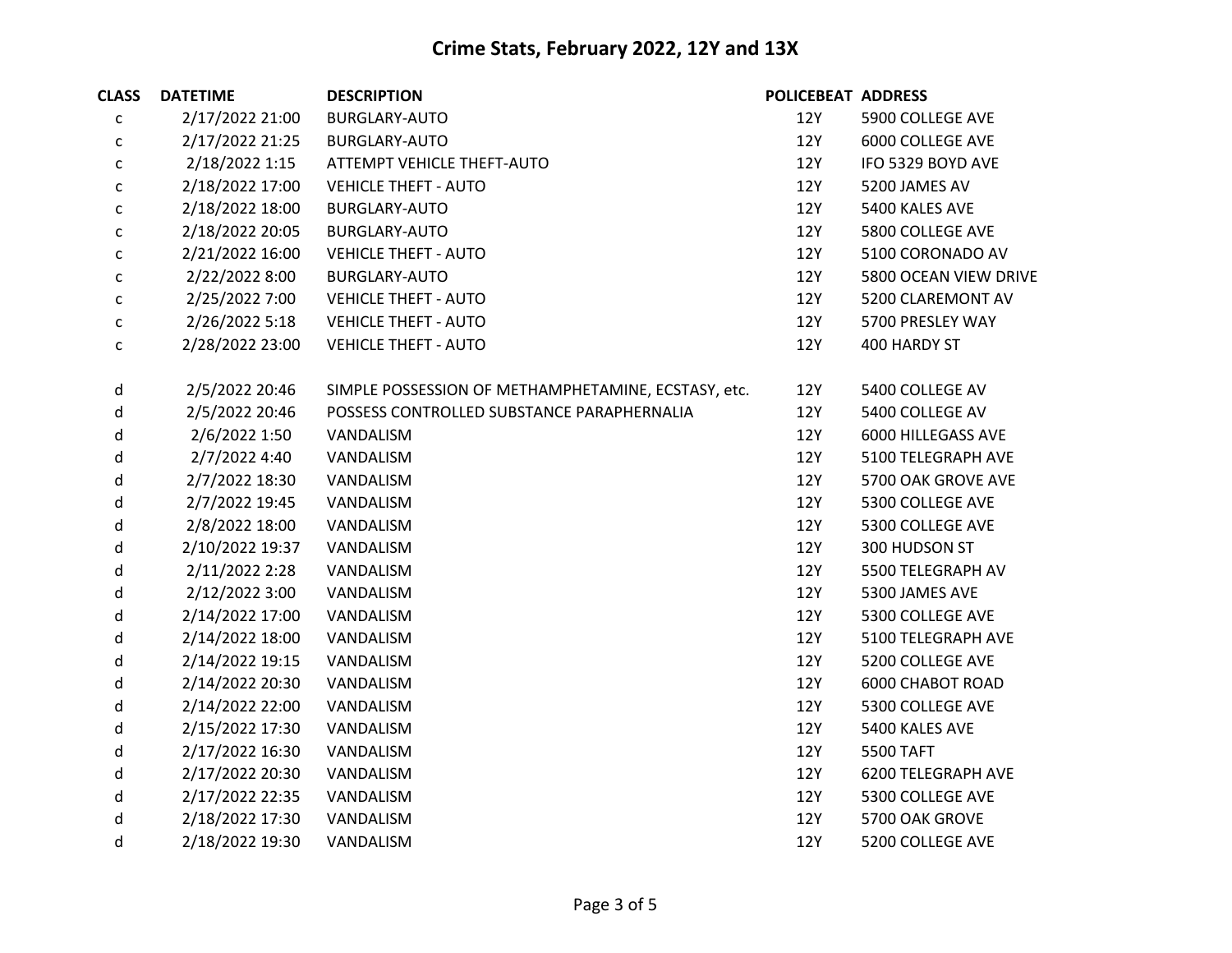| <b>CLASS</b> | <b>DATETIME</b>                        | <b>DESCRIPTION</b>                                  | <b>POLICEBEAT ADDRESS</b> |                                   |  |  |  |
|--------------|----------------------------------------|-----------------------------------------------------|---------------------------|-----------------------------------|--|--|--|
| d            | 2/19/2022 13:00                        | VANDALISM                                           | 12Y                       | BROADWAY & CORONADO AV            |  |  |  |
| d            | 2/21/2022 19:00                        | VANDALISM                                           | 12Y                       | <b>100 EUCALYPTUS ROAD</b>        |  |  |  |
| d            | 2/22/2022 21:45                        | VANDALISM                                           | 12Y                       | 5300 COLLEGE AVE                  |  |  |  |
| e            | 2/9/2022 8:30                          | VIOLATION OF PROBATION-MISD                         | 12Y                       | 5400 COLLEGE AV                   |  |  |  |
| e            | 2/19/2022 13:00                        | EXHIBIT DEADLY WEAPON OTHER THAN FIREARM            | 12Y                       | <b>BROADWAY &amp; CORONADO AV</b> |  |  |  |
|              | INCIDENTS WITH MULTIPLE CHARGES IN 12Y |                                                     |                           |                                   |  |  |  |
| a            | 2/9/2022 8:30                          | VIOL COURT ORDER TO PREVENT DOMESTIC VIOL W/PHYSICA | 12Y                       | 5400 COLLEGE AV                   |  |  |  |
| e            | 2/9/2022 8:30                          | VIOLATION OF PROBATION-MISD                         | 12Y                       | 5400 COLLEGE AV                   |  |  |  |
| a            | 2/19/2022 13:00                        | CRIMINAL THREATS THREATED CRIME W/INTENT TO TERRORI | 12Y                       | BROADWAY & CORONADO AV            |  |  |  |
| a            | 2/19/2022 13:00                        | FORCE/ADW-KNIFE:GBI                                 | 12Y                       | <b>BROADWAY &amp; CORONADO AV</b> |  |  |  |
| d            | 2/19/2022 13:00                        | VANDALISM                                           | 12Y                       | BROADWAY & CORONADO AV            |  |  |  |
| e            | 2/19/2022 13:00                        | EXHIBIT DEADLY WEAPON OTHER THAN FIREARM            | 12Y                       | <b>BROADWAY &amp; CORONADO AV</b> |  |  |  |